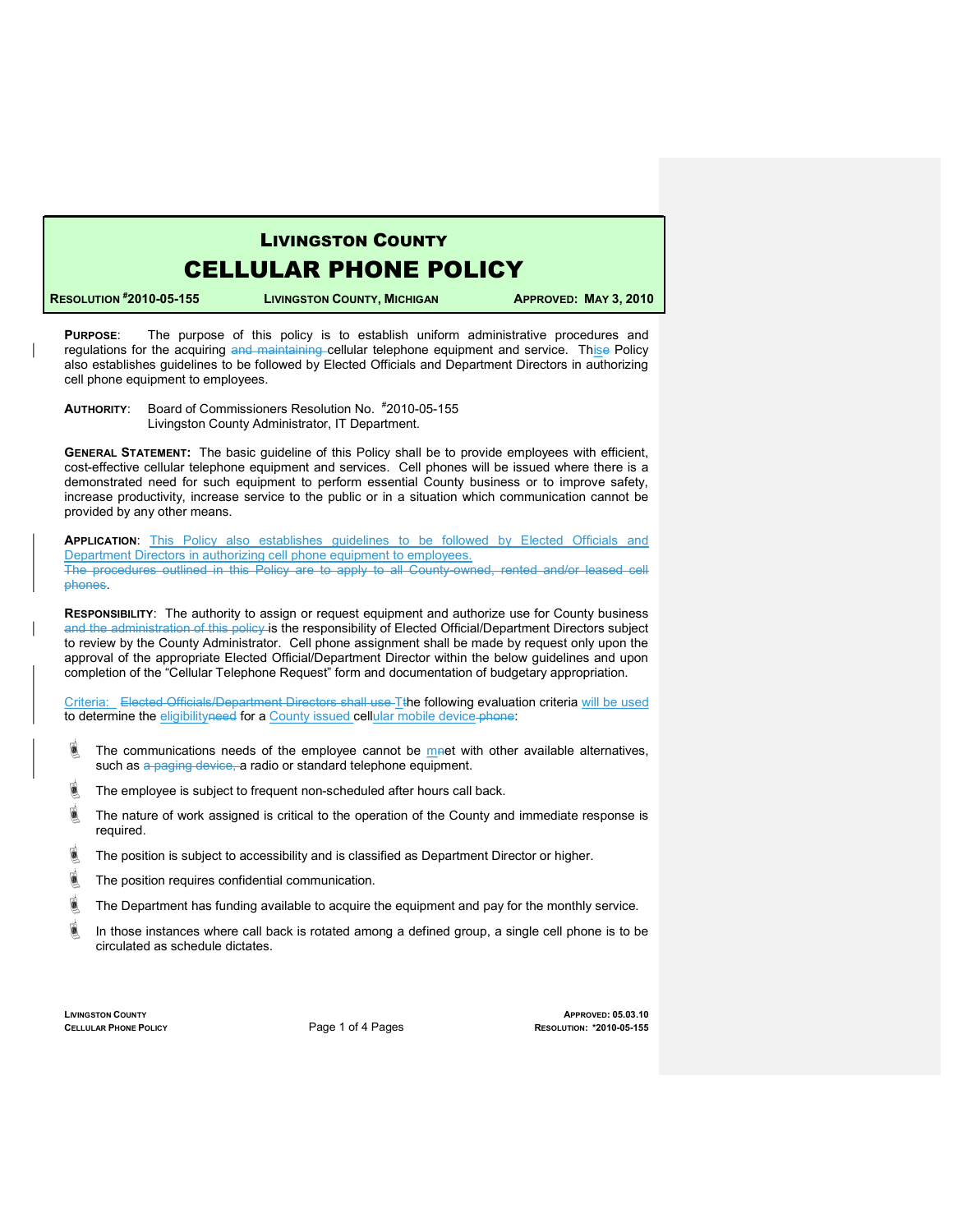In those instances requiring confidential communication is required while during normal work schedule, a cell phone shall be rotated among on-duty personnel and not assigned for after hours personnel usage.

NOTE: BLACKBERRY TYPE DEVICES SHALL ONLY BE ISSUED TO NON-ELECTED EMPLOYEES ON A CASE-BY-CASE BASIS AT THE DETERMINATION OF THE COUNTY ADMINISTRATOR.

### **POLICY**

- **County owned cellular mobile devices** phones may will be issued to an employee for use of oOfficial County business only. Content of communication shall be lawful, appropriate and business-oriented.
- **No individual may enter into a contract <del>for personal cell service or</del> on behalf of the County.**
- All Cell phone equipment will be ordered through the IT Department, after receipt of the "Cellular Phone Request Form," from the Elected Official/Department Director.
- **All requesting Departments will have choice of selected cell phones** and/or blackberry devices, upon demonstrating a need consistent with the terms of this Policy.
- All County cell phones will be issued 200 cellular minutes, voicemail, unlimited direct connect if offered.
- $\blacksquare$  Cell phones will be issued with a standard case, wall charger, and car charger by IT and the cost will be charged back to the department.
- County issued cell phones or related equipment must not be permanently installed in private vehicles
- Any malfunctions in equipment mustshould be reported directly to to the Department IT contact who will then report it to the -IT Department.
- $\blacksquare$  All repairs will be done by DESIGNATED service vendor only and must be initiated through the County IT Department.
- **Industigm** Lost/Stolen equipment or irreparably damaged cell phones will be replaced at Departments expense. Departments are required to report any theft or loss of cellular phones to IT Department within 72 hours of incident so service can be deactivated.
- **All information and data contained on any equipment issued pursuant to this Policy remains the** property of Livingston County
- It is the Department's responsibility to notify IT Department immediately of terminations so service may be discontinued..
- Cellular modile devices/plans cannot be traded or transferred to another County employee. of changes in users or the discontinuance of service.
- **Indust MIC** DRIVING: Use of cell phone while driving is not allowed unless using Bluetooth wireless equipment. The County will not supply Bluetooth equipment). If your cell phone rings while driving, allow your voicemail to take the message and retrieve the message when you are parked.

LIVINGSTON COUNTY APPROVED: 05.03.10 CELLULAR PHONE POLICY **Page 2 of 4 Pages** RESOLUTION: \*2010-05-155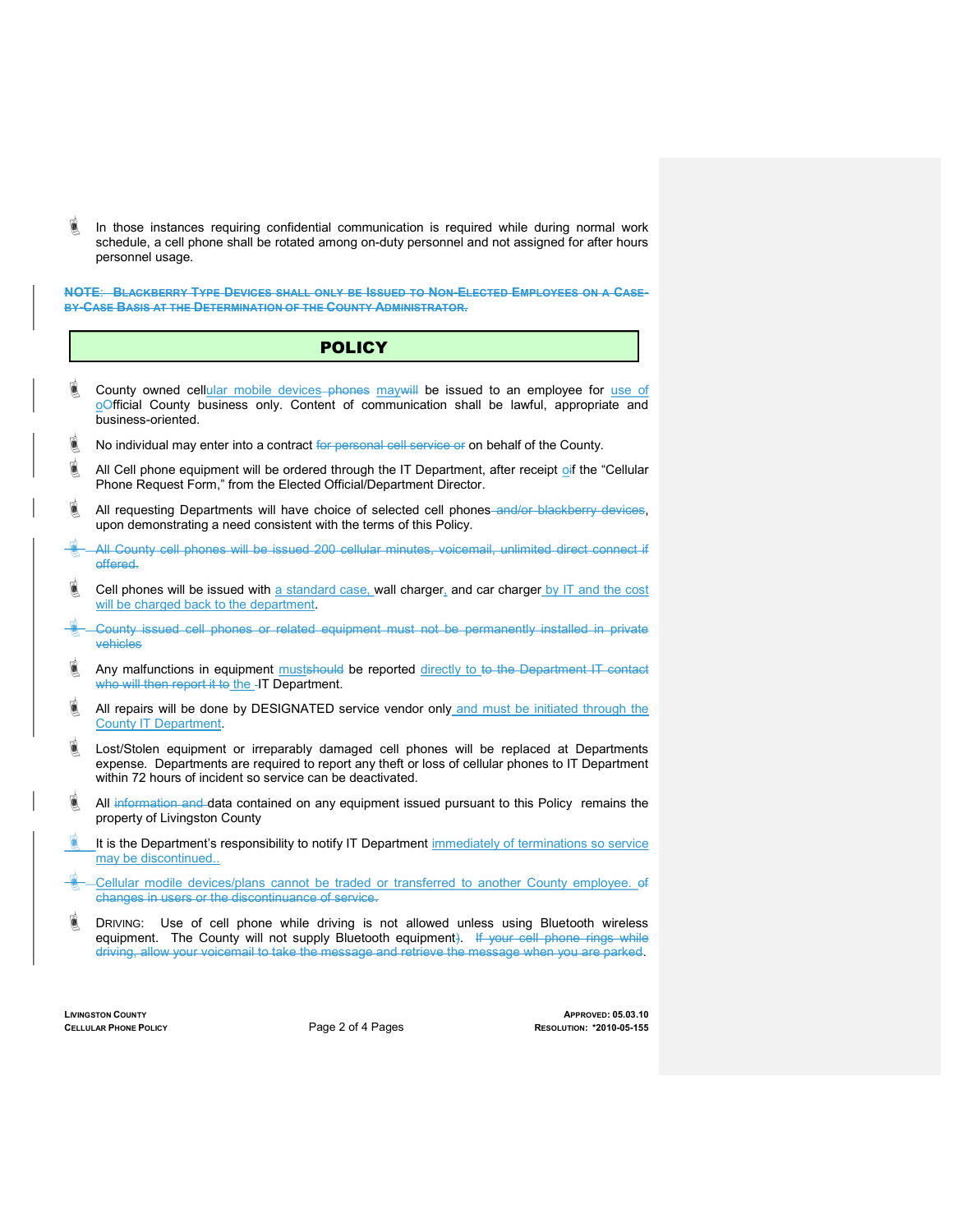- IT will charge back departments full cost for their employees' cell phone equipment as incurred and cellular services on a monthly basis. pay initial cell phone bill and will be reimbursed by each Department via line item transfer line 851.
- **In Misuse of County equipment is strictly prohibited and violation of this policy may result in** discipline up to and including immediate discharge, and where appropriate civil and/or criminal liability.
- Elected Officials/Department Directors shall review monthly statements and be are responsible for monitoring employee usage and should be prepared to explain unusual usage with the County CIO, or designee. reimbursement per the following requirements:
- The County shall be reimbursed for costs which result in additional costs beyond the 200 minute authorization.
- Unauthorized web usage and download fees
- Text plans are NOT included on County issued phones any text charges will be billed to employee direct at current rates.
- Directory Assistance will be limited to 5 calls per month. Additional calls will be billed direct to the employee at current rates

#### SPECIAL PRACTICES PROHIBITEDSECURITY CONTROLS

- The operation of a County owned cell phone will not be used for any illegal acts.
- The operation of any County owned equipment, in the conduct of County business, which results in the violation of any Federal or State or Local law, rule or ordinances.
- The operation of any equipment in such a manner that could result in property damage or bodily injury either to the County or to the public due to careless or negligent operation on the part of the employee.

The cellular mobile device is not considered a secure device. It is recommended that only non-confidential information be stored on the device. For County owned devices that contain sensitive data, the password protection feature for the device must be enabled.

| <b>RESOLUTION #2010-05-155</b> | APPROVED: MAY 3, 2010 |
|--------------------------------|-----------------------|

S:\WP\Policies\Cell Phone Policy 2010.doc

LIVINGSTON COUNTY APPROVED: 05.03.10 CELLULAR PHONE POLICY **Page 3 of 4 Pages** RESOLUTION: \*2010-05-155 Formatted: Indent: Left: 0", Hanging: 0.38", Bulleted + Level: 1 + Aligned at: 0.25" + Indent at: 0.5", Tab stops: 0.38", Left + Not at 0.5"